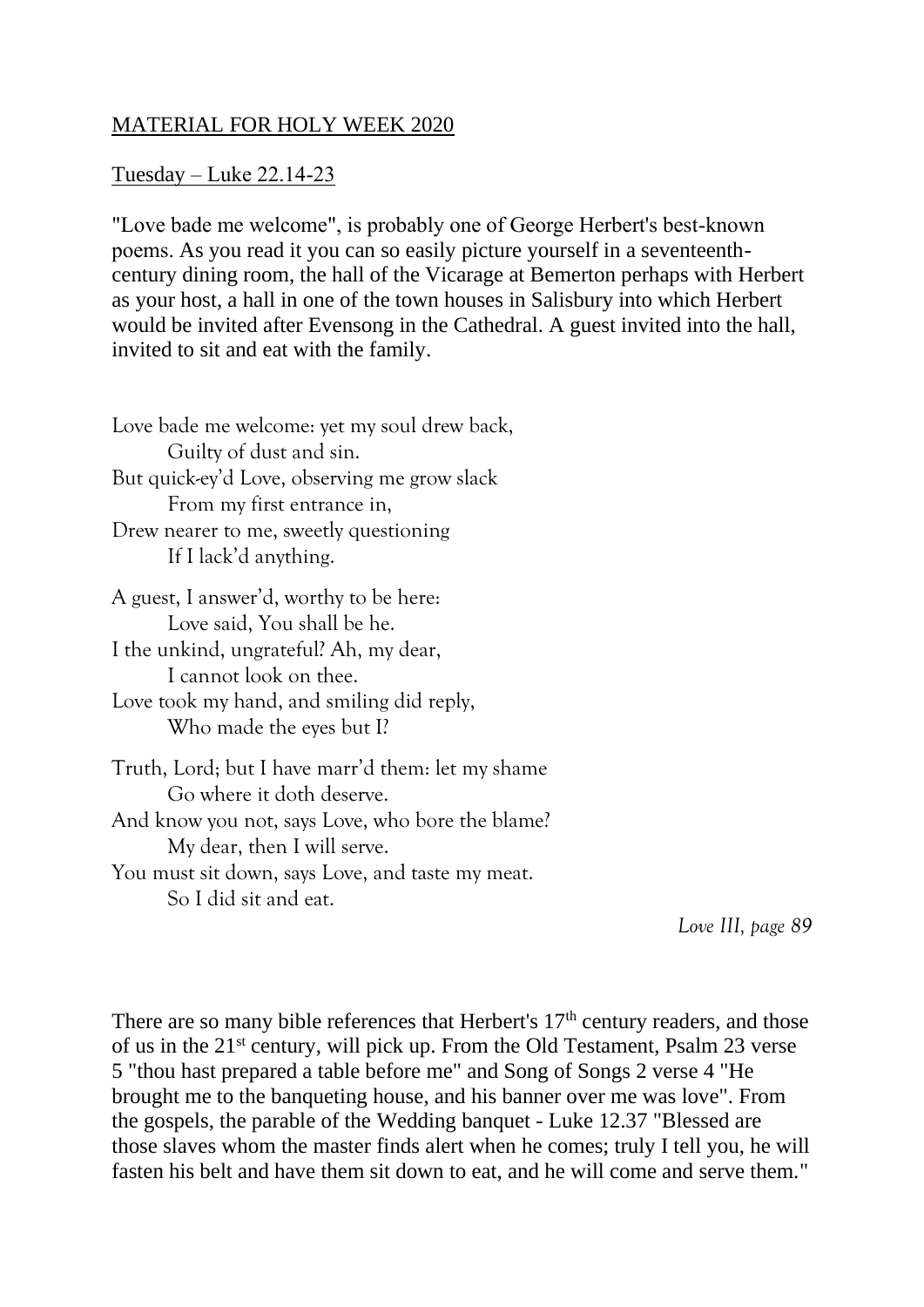The image of the master being the servant - the nearest I can get to it is when Diane, the landlady of the Red Cow, brings the Sunday roast to our table.

Perhaps I should have chosen this poem yesterday as we read about the preparations for the Passover Feast. This was the big feast of the year, and meals take preparation. If the disciples had been at home, their wives, their mothers, would have done the preparation - but they were in Jerusalem. Jesus has it arranged. Look for a man carrying water - that was unusual, carrying water was a woman's work - he will lead you to the room where we will eat. An element of mystery, it does make you wonder why Jesus didn't simply say "Lads, I've booked a table at the Hanging Gate, table for 13, Thursday night." Presumably one of his other followers, perhaps Mark's family - was he a young man helping out, the man who followed to the Garden to see what happened, the young man who wriggle out of his robe as a soldier made a grab at him (that's mentioned in Mark's Gospel), the man who became an evangelist? Who knows? Together the meal was prepared.

For one disciple, preparations were being made of a different kind. Judas goes to the chief priests and officers of the temple police - I don't like the use of the word 'police', sounds too modern - and makes arrangements. "Satan entered him" we're told, we know the power of sin. Perhaps Judas was hoping that by forcing the pace he might get Jesus to take action, to be the Messiah he wanted him to be, perhaps he had just had enough of it all.

The guest, one of those invited to the meal, is "guilty of dust and sin" - of course, all of those invited to the meal, are "guilty of dust and sin". We are all descended from Adam, we are all sinners, we are all mortal, "dust thou art and to dust thou shalt return" to remind ourselves of Ash Wednesday. Judas was not the only sinner at the Passover meal, not the only sinner to be offered bread and wine by our Lord.

No guest is worthy to be here - but we are all worthy, because we are made in the image of God. I am unkind, ungrateful, how can I look on God? And Love replies "Who made the eyes but I?" - what a lovely pun. I enjoy the fact that Love replies with a smile, our God is a God with a smile - and when we arrive for a meal, we expect our host to greet us and smile at us. If I walk into a cafe or a pub, I expect to be greeted with a smile. I expect the person behind the counter, the bar, to be glad to see me. It doesn't matter how good the food is, if there is no welcome, I won't go back. (The same can be said of our churches).

In the poem the guest is guilty, he knows his sin - just as, I'm sure, Judas must today have wondered if what he was doing was right. Human sin mars the vision of God, pains the love of God, we do not deserve to sit in his presence. I